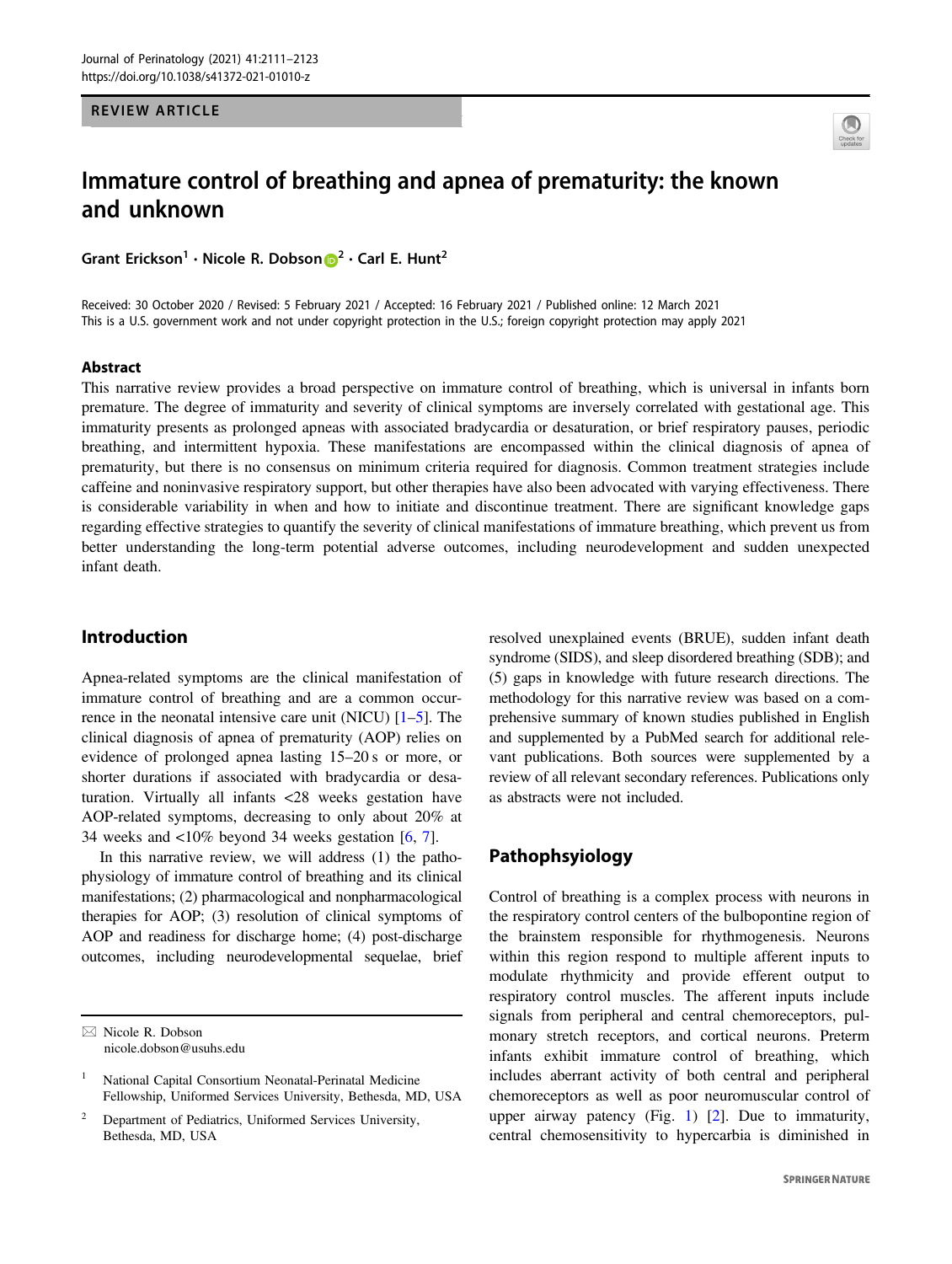## <span id="page-1-0"></span>Fig. 1 The pathophysiology of Brainstem respiratory centers demonstrate both immature central and peripheral chemoreceptor responses and diminished neuromuscular control of upper airway patency. In addition to prolonged apneas leading to bradycardia and desaturation, the immature respiratory centers also result in shorter respiratory pauses and periodic breathing. Peripheral chemoreceptors mature more rapidly postnatally than central chemoreceptors, which can result in the cyclic pattern of periodic breathing and intermittent hypoxia.



infants born preterm, and when matched for gestational age, further reduced with AOP-related symptoms. Chemosensitivity to hypoxia is also impaired and is characterized by a biphasic response. The initial response is hyperventilatory and likely due to peripheral chemoreceptor input, but this initial hyperventilation may not occur in extremely preterm infants. The secondary depressive ventilatory response to hypoxia is due primarily to centrally mediated suppression of peripheral chemoreceptor activity [[2,](#page-9-0) [8\]](#page-9-0).

Apnea is the best known symptomatic indicator of immature control of breathing, and bradycardia or desaturations are common consequences of prolonged apneas. Apnea can be central, obstructive, or mixed (Fig. 1) [\[8](#page-9-0)]. Mixed apneas can begin either with obstructive breaths or central apnea. Obstructive apneas are related to absent neuromuscular upper airway control, but all three apnea types are related to brainstem immaturity [\[3](#page-9-0)]. Mixed apneas with loss of upper airway patency at the end of a central pause are the most common type in the NICU, and mixed or obstructive events account for the majority of apneas [[9\]](#page-9-0). It is unknown if the frequency of mixed apneas differ in preterm infants born at lower gestational ages than those included in published studies. Most studies of apnea type and mixed apnea preponderance have been limited to the acute phase of immature breathing in the NICU, but the Collaborative Home Infant Monitoring Evaluation (CHIME) Study included outpatient recordings in infants born ≤34 weeks gestation from term-equivalent age through 4–6 months postnatal age; using respiratory inductance plethysmography to assess apnea type, these recordings confirmed that most long apneas continued to be mixed, with about 70% of all apneas including at least three obstructed breaths [[10,](#page-9-0) [11](#page-9-0)].

Additional clinical manifestations of immature control of breathing include shorter respiratory pauses that can be isolated or occur in clusters [\[12](#page-9-0), [13](#page-9-0)]. Respiratory pauses occurring in clusters manifest as periodic breathing, which is an oscillatory breathing pattern due to hyperventilation followed by brief apneas or respiratory pauses [[14](#page-9-0)–[16\]](#page-9-0). Periodic breathing is primarily a consequence of immature brainstem control, but peripheral chemoreceptors are also of critical importance (Fig. 1) [\[9](#page-9-0), [17](#page-9-0)]. Indeed, periodic breathing appears to be related at least in part to increased sensitivity or gain in peripheral chemoreceptors leading to overcompensation for small changes in  $PaO<sub>2</sub>$  or  $PaCO<sub>2</sub>$  and hence oscillations between brief episodes of tachypnea leading to relative hypocarbia that results in apnea in a cyclic pattern [[15\]](#page-9-0).

The prevalence of periodic breathing may approach 100% at very low gestational ages, and progressively decreases with increasing postnatal and postmenstrual age (PMA), reaching a nadir by about 44 weeks PMA [\[15](#page-9-0), [18\]](#page-9-0). The respiratory pauses in periodic breathing are generally not of sufficient duration to cause bradycardia or desaturation that trigger monitor alarms or to be evident clinically unless occurring in prolonged clusters. Intermittent hypoxia (IH) is perhaps the most important consequence of periodic breathing, but requires continuous respiratory recording for documentation. In preterm infants <28 weeks gestation, IH frequency is lowest in the first postnatal week, progressively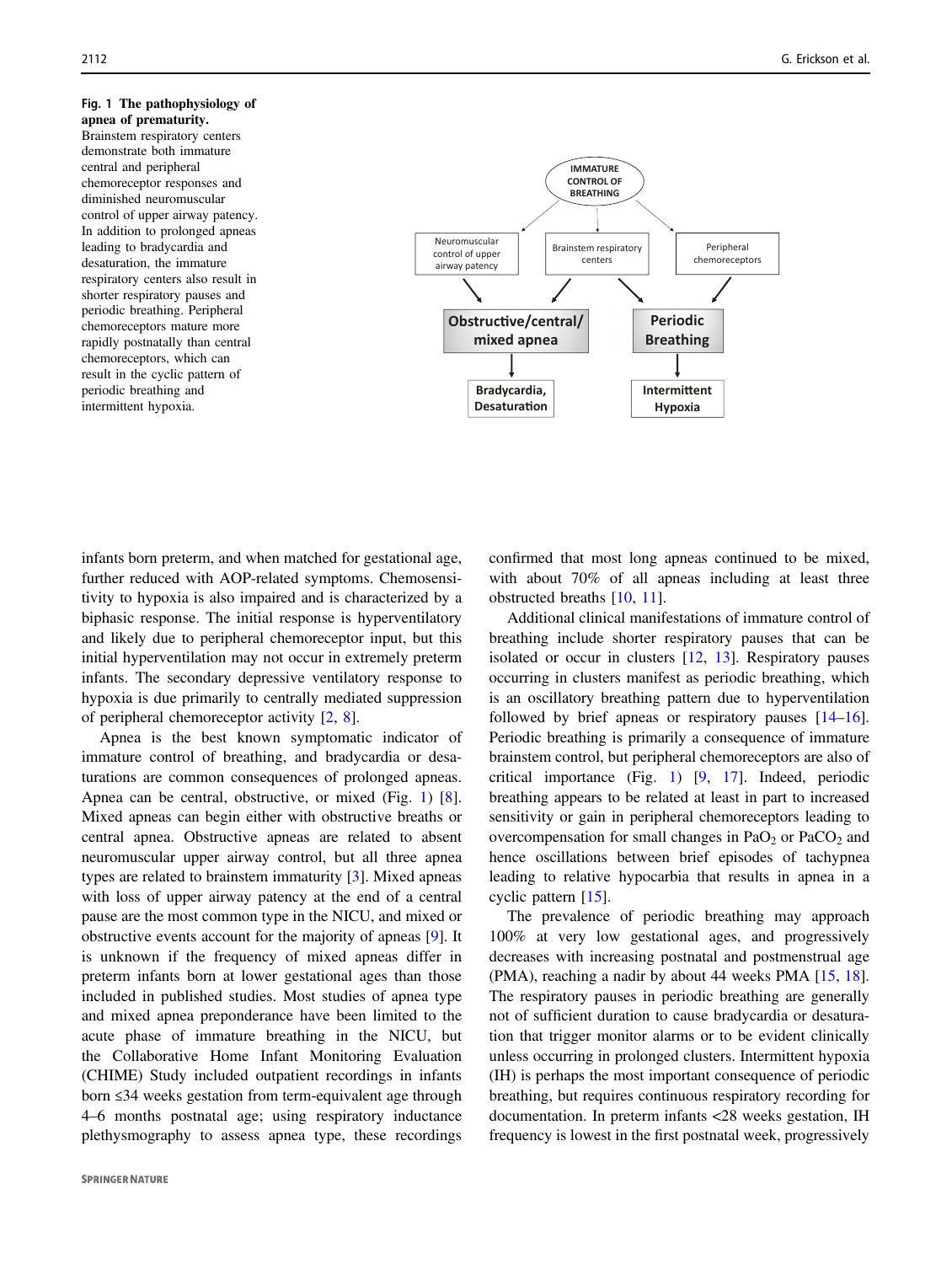increases over the first 4 weeks, and then progressively decreases after 6–8 weeks postnatal age [[19\]](#page-9-0). This time course coincides with a more rapid maturation in peripheral relative to central chemoreceptors and hence greater cyclic instability. This time course may also be affected in part by sleep state maturation; periodic breathing and hence IH occur primarily during quiet (NREM) sleep, which is at a nadir initially but progressively increases with increasing

The AOP phenotype has been attributed solely to immature control of breathing consequent to preterm birth but there may also be important genetic influences. In one study of heritability of AOP, twin modeling demonstrated that the heritability of AOP is  $87\%$  (95% CI 0.64–0.97) among same-gender twins; genetic factors accounted for 99% (95% CI 0.89–1.00) of the variance in AOP in males, but only 78% (95% CI 0.49–0.94) in females [[21\]](#page-9-0), but shared environment was not a significant influence. As an additional effect of genotype, polymorphisms in the adenosine  $A_1$  and  $A_{2A}$  receptor genes have been associated with a higher risk of AOP and increased variability in response to methylxanthine therapy [\[22](#page-9-0), [23\]](#page-9-0).

In summary, AOP and periodic breathing with IH are manifestations of immature control of breathing due to central and peripheral chemoreceptor immaturity. The severity of immature control of breathing and its clinical manifestations are inversely associated with gestational age at birth. Clusters of periodic breathing and associated IH may be as important as prolonged apneas in determining risk for long-term morbidities. The extent to which genotype affects the phenotype of AOP is unknown, but an important focus for future research.

## Therapeutic strategies

postnatal age [\[9](#page-9-0), [15](#page-9-0), [16,](#page-9-0) [20\]](#page-9-0).

There is no consensus on when to initiate therapy for AOP. Generally, treatment is indicated when episodes are recurrent, do not resolve spontaneously or with minimal stimulation, and are associated with bradycardia or hypoxemia. Various nonpharmacological therapies have been advocated for AOP, but the first line of therapy is usually a methylxanthine, specifically caffeine.

#### Methylxanthines

Methylxanthines have been used for >40 years to treat AOP. Early studies using aminophylline and theophylline showed they effectively reduced the incidence of apnea [\[24](#page-9-0)]. Caffeine, a trimethylxanthine, is the major metabolite of the dimethylxanthine theophylline and demonstrates more potent central activity and less peripheral effects. Caffeine has become the preferred methylxanthine due to fewer side effects, a wider therapeutic index, and a longer half-life that allows once-daily dosing [\[25](#page-10-0), [26](#page-10-0)].

Methylxanthines act both centrally and peripherally to stimulate respiration through antagonism of adenosine A1 and  $A_{2A}$  receptors They activate the medullary respiratory centers and increase  $CO<sub>2</sub>$  sensitivity, induce bronchodilation, and enhance diaphragmatic function, all of which lead to increased minute ventilation, improved respiratory pattern, and reduced hypoxic respiratory depression [[24\]](#page-9-0). Studies suggest that the primary mechanism by which methylxanthines reduce apnea is antagonism of excitatory A2A receptors on GABAergic neurons and blockade of inhibitory  $A_1$  receptors, with resultant stimulation of central respiratory neural output [[27,](#page-10-0) [28\]](#page-10-0).

Caffeine is metabolized in the liver by the cytochrome P450 enzyme system. The enzymes responsible for its metabolism are functionally deficient at birth, but mature progressively with increasing gestational age and postnatal age. In the early postnatal weeks, elimination of caffeine mainly occurs by renal excretion in preterm infants. The clearance of caffeine is very slow and the plasma half-life very prolonged in preterm infants, ranging from 41 to 231 h [\[29](#page-10-0), [30\]](#page-10-0). Oral caffeine is completely absorbed, facilitating the transition from intravenous to oral preparations when infants are able to tolerate enteral medications.

#### Caffeine dosing

The initial studies of caffeine citrate for AOP that led to FDA approval used a loading dose of 20 mg/kg followed by a daily maintenance dose of 5 mg/kg in infants born between 28 and 33 weeks' gestation. This dosing regimen generated concentrations within the recommended therapeutic range of 5–25 μg/mL. A recent study from the Pediatric Trials Network confirmed the safety of maintenance doses up to 10 mg/kg/day in extremely preterm infants for longer durations than recommended on the drug label [[31\]](#page-10-0). Other studies have suggested that higher dose regimens convey therapeutic advantages without increasing adverse effects. Compared to standard dosing regimens, higher dosing regimens (loading doses up to 80 mg/kg, maintenance doses of 10–20 mg/kg/day) have been shown to be more effective in reducing apnea and preventing extubation failure [\[32](#page-10-0)]. A recent retrospective study associated a higher average daily dose of caffeine with improved neurodevelopmental outcomes [[33\]](#page-10-0). However, some concerns about adverse effects have limited the use of high-dose caffeine. One study showed a higher incidence of cerebellar hemorrhage with early high-dose caffeine compared to standard dosing, but there was no difference in developmental outcomes at 2 years [\[34\]](#page-10-0). Well-designed randomized controlled trials are needed to determine the optimal dose of caffeine to treat AOP and to optimize neonatal outcomes.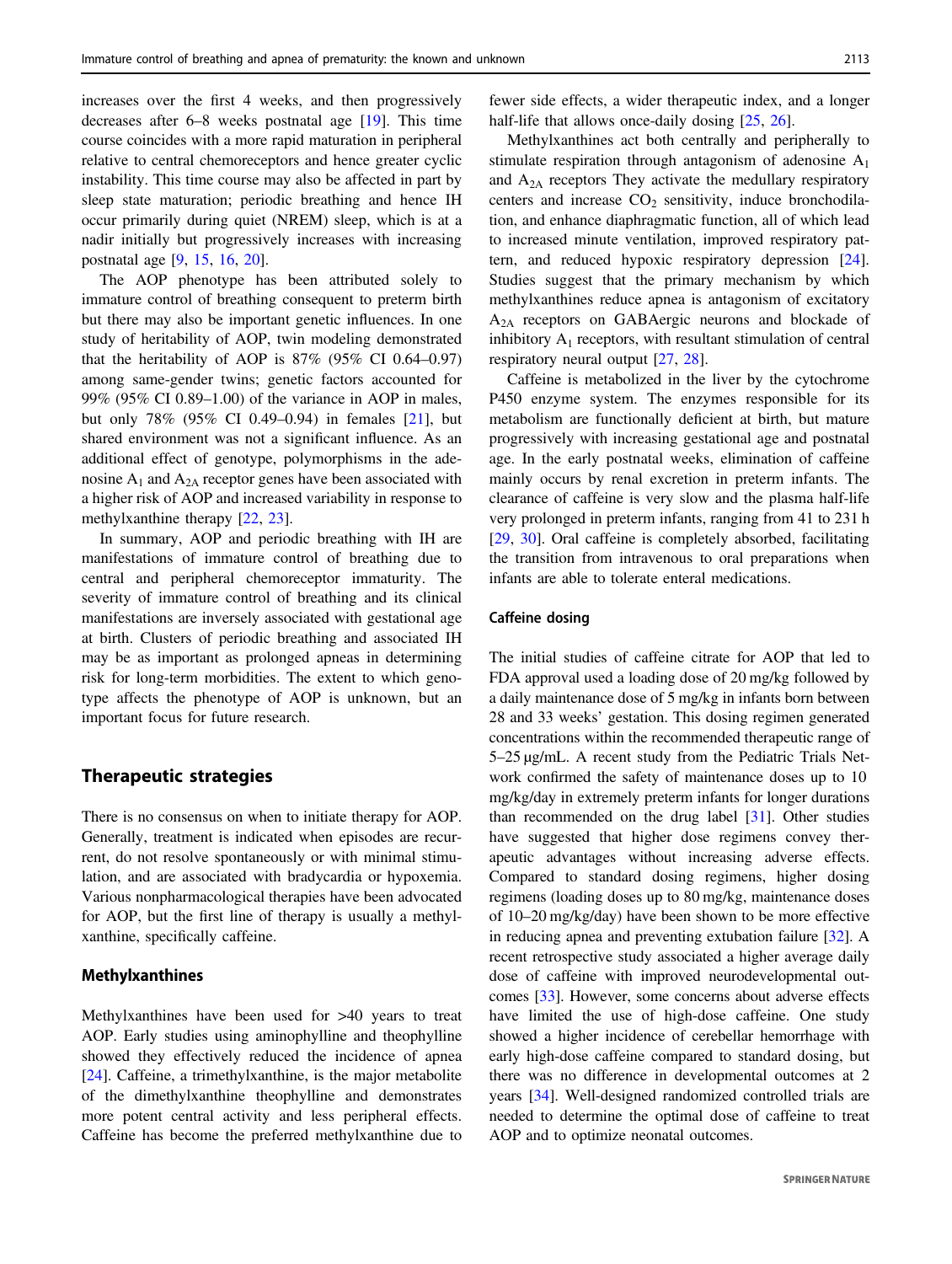#### Side effects/toxicity of methylxanthine therapy

Adenosine receptors are present throughout the brain as well as in the heart, blood vessels, respiratory system, gastrointestinal system, and kidneys. Since methylxanthines are nonspecific adenosine antagonists, their use can lead to secondary effects in organ systems outside the brain. The side effects of methylxanthine therapy result from increased metabolic rate and catecholamine stimulation, leading potentially to transient tachycardia, irritability, and slowing of growth. In the Caffeine for Apnea of Prematurity (CAP) trial, caffeine-treated infants gained less weight during the first 3 weeks after randomization but by 4 weeks there was no difference in weight gain, and there were no long-term adverse effects on growth [[35](#page-10-0)–[37](#page-10-0)]. Animal studies and small clinical trials show that caffeine delays gastric emptying time, decreases lower esophageal sphincter tone, and transiently reduces splanchnic oxygenation but the clinical significance of these findings is uncertain [\[38](#page-10-0)–[40](#page-10-0)]. Importantly, the CAP trial observed no differences in the rate of NEC between caffeine and placebo groups [[35\]](#page-10-0).

In preterm infants studied >12 h after starting caffeine, urine flow and urinary sodium excretion increased [\[41](#page-10-0)], potentially impacting fluid management. However, these effects on renal function appear to be beneficial. In the Assessment of Worldwide Acute Kidney Injury Epidemiology in Neonates study, preterm infants treated with caffeine in the first week of life had a decreased incidence and severity of acute kidney injury [\[42](#page-10-0)].

Case reports of caffeine toxicity in preterm infants have described a variety of symptoms, including seizures, cardiac arrhythmias, and rhabdomyolysis [\[24](#page-9-0), [43,](#page-10-0) [44\]](#page-10-0). Signs of toxicity are generally not seen until levels exceed 40 μg/mL. Therefore, measuring drug concentrations is not recommended in the absence of persistent apnea-related symptoms or potential toxicity [[24,](#page-9-0) [45](#page-10-0)].

#### Clinical use

In addition to reducing apnea-related symptoms, methylxanthines facilitate extubation and reduce the need for mechanical ventilation [[46\]](#page-10-0). The CAP trial revealed many other benefits of caffeine therapy for extremely preterm infants born <1250 g, including reductions in the incidence of bronchopulmonary dysplasia (BPD), need for patent ductus arteriosus (PDA) treatment, severity of retinopathy of prematurity (ROP), and improved long-term neurodevelopment related to motor function [\[36](#page-10-0), [37\]](#page-10-0). In a subset followed to 11 years, children treated with caffeine had improved lung function [[47\]](#page-10-0).

In the CAP Trial, the benefits of caffeine were most significant when treatment was initiated within 3 days after birth [[48\]](#page-10-0). Several retrospective cohort studies have

associated earlier initiation of caffeine therapy with improved outcomes, but the evidence is generally of low quality and has to be interpreted with caution [[24,](#page-9-0) [49](#page-10-0)]. The only randomized, controlled trial investigating early caffeine administration in extremely preterm ventilated infants was terminated early due to concern for higher mortality in the early caffeine group without any clinical benefit; however, baseline demographic differences between the groups and small sample size limit the ability to draw definitive conclusions [[50\]](#page-10-0). Nevertheless, clinical practice has evolved and early initiation of caffeine treatment has become very common in extremely preterm infants, with 62% of international neonatologists reporting prophylactic use [[51\]](#page-10-0).

The optimal duration of treatment with a methylxanthine is highly variable. Neonatologists typically use a combination of PMA, length of time since the last documented clinical episode, and general clinical status to decide when to stop treatment. After stopping, most physicians will observe an infant for 3–8 days during drug "washout" before concluding that the infant is ready for discharge [[52\]](#page-10-0). Recent data suggest that infants continue to have concentrations of caffeine ≥5 μg/mL for 5–10 days after drug discontinuation, especially when the maintenance dose at discontinuation is greater than 5 mg/kg/day [[53,](#page-10-0) [54\]](#page-10-0). Infants developing recurrent clinical symptoms of bradycardia or desaturation after stopping caffeine may require reinstitution of treatment.

#### Noninvasive respiratory support strategies

Nasal continuous positive pressure (CPAP) is effective in treating apnea by splinting open the upper airway to improve patency and through improved oxygenation by increasing functional residual capacity [\[55](#page-10-0)]. Heated humidified high flow nasal cannula (HHFNC) use has become increasing popular and is often used interchangeably with CPAP for treatment. Small studies have demonstrated comparable positive distending pressures between HHFNC and CPAP with no differences in rate of AOP-related symptoms [[56,](#page-10-0) [57](#page-10-0)]. HHFNC thus appears to be an acceptable alternative to CPAP in treatment of AOP, but larger studies are needed to delineate any differences in frequency and severity of AOP-related symptoms between these modalities.

Nasal intermittent positive pressure ventilation (NIPPV) may be more effective than CPAP in reducing AOP-related symptoms, but earlier studies of non-synchronized NIPPV showed mixed results [[58,](#page-10-0) [59](#page-10-0)]. A randomized crossover study comparing synchronized NIPPV (sNIPPV) to standard therapies demonstrated a reduction in central apneas with sNIPPV [[60\]](#page-10-0), but this study was limited by small sample size and a short study period. A recent retrospective study of NIPPV triggered via neurally adjusted ventilatory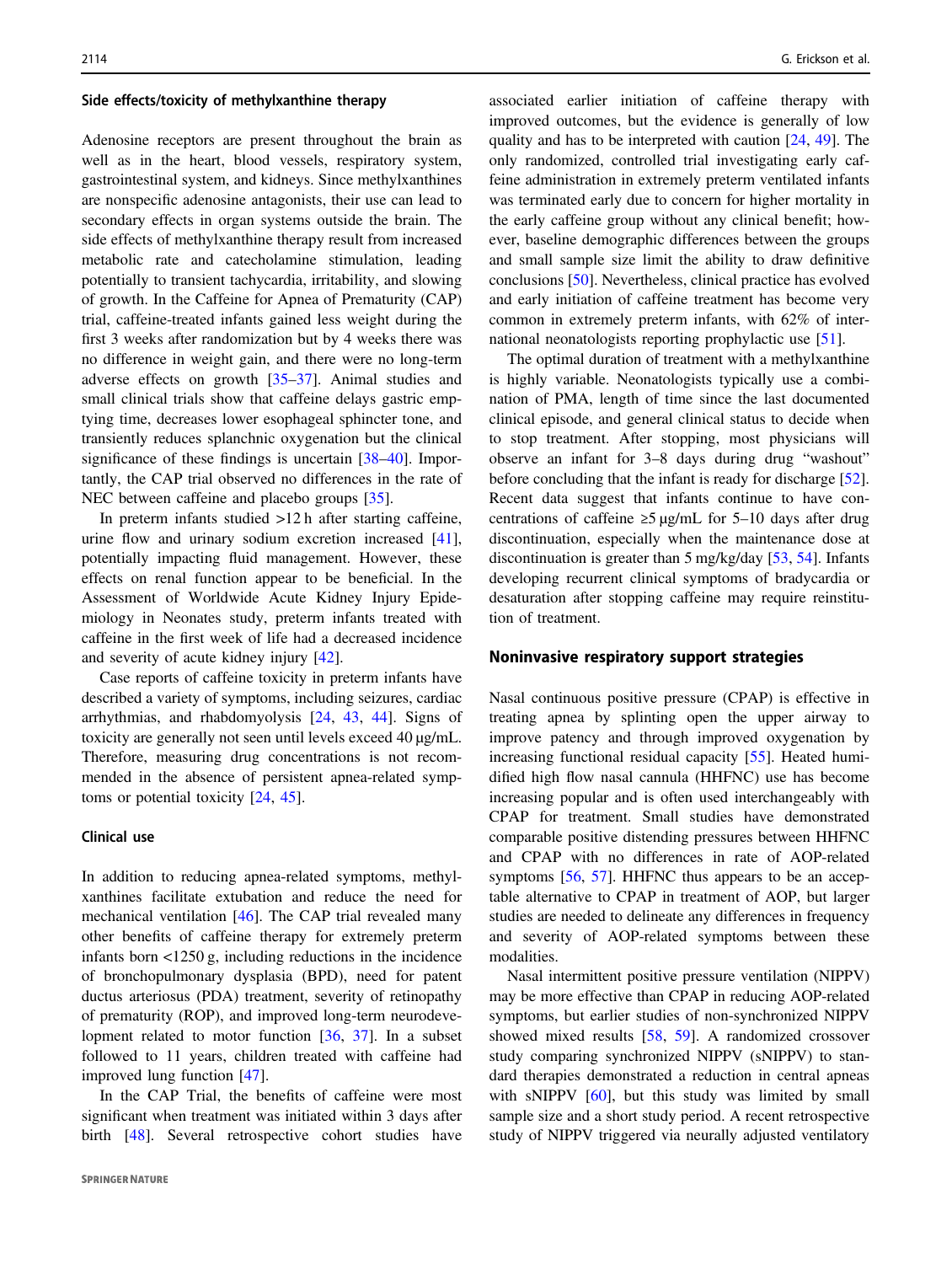assistance (niNAVA) showed a reduction in bradycardic events and more periods without events while on niNAVA compared to NIPPV, though there was no difference in the number of apnea events [[61\]](#page-10-0). Another retrospective study showed a reduction in clinically significant events with niNAVA compared to CPAP [\[62](#page-10-0)]. These synchronized modalities show promise for improvement in management of AOP but further studies are needed to confirm the benefit.

#### Gastric acid suppression

The association of AOP with gastroesophageal reflux (GER) has been very controversial. Researchers continue to examine if a causal relationship between these entities can be established. A review summarizing the most recent studies reiterated that there is not sufficient evidence to support a temporal, much less a causal, relationship between GER and AOP [[63\]](#page-10-0). Combined with data suggesting harmful effects, gastric acid suppression is not indicated for the treatment of AOP.

## Blood transfusions

Anemia may exacerbate apnea by reducing oxygen-carrying capacity of the blood and decreasing oxygen delivery to the brain. Previous studies have provided conflicting evidence for the effectiveness of blood transfusions to reduce apnea episodes due to study design limitations, including lack of blinding and retrospective identification of events based on chart review. Utilizing continuous waveform analysis, a retrospective study demonstrated that blood transfusions decreased apnea events on a short-term basis and that a lower hematocrit was associated with increased frequency of apnea [[64\]](#page-11-0). This study, however, could not account for many variables that contribute to AOP-related symptoms or for the initial indication for blood transfusion. Another recent study demonstrated an improvement in IH following transfusion after the first week of life [\[65](#page-11-0)]. While this study did not include any direct recording of apneic events, it did demonstrate that the timing of packed red blood cell (PRBC) transfusion may have important implications for its effectiveness in management of AOP-related symptoms. A decreased frequency of IH was observed after PRBC transfusions but not non-PRBC transfusions, suggesting that the observed beneficial effects of blood transfusions on apnea are mediated through an enhanced oxygen-carrying capacity [\[66](#page-11-0)]. Despite these additional studies, there are still no data showing long-term reduction in apnea events following transfusions. Additional investigation of neurodevelopmental outcomes following liberal versus restrictive transfusion thresholds are needed to determine optimal management strategies for treatment of AOP [[67\]](#page-11-0).

#### Other therapies

A variety of other pharmacologic and non-pharmacologic treatments have been proposed in the management of AOP (Tables [1](#page-5-0), [2](#page-6-0)). These strategies have not been widely employed either because of concerning side effects, limited cost-effectiveness, or non-superiority compared to established therapies. Some of these treatments have shown potential in animal models, but definitive translational studies have not yet been conducted.

In summary, the mainstay of treatment for AOP is caffeine, which has substantial benefits for preterm infants born <1250 g and minimal adverse effects. Effective nonpharmacologic therapies include noninvasive respiratory support that maintain upper airway patency and functional residual capacity. Blood transfusions may temporarily decrease the frequency of apnea and IH but longer-term benefits have not been confirmed. Other therapies for AOP have unclear efficacy and are not used for routine clinical care.

## Resolution of AOP and discharge home

AOP-related symptoms improve as control of breathing matures with increasing postnatal age and PMA. Clinical resolution generally occurs by 34–36 weeks PMA, but there is considerable individual variation. In infants born at very low gestational ages, apnea-related symptoms may persist to 43–44 weeks PMA and may delay hospital discharge [\[68](#page-11-0)]. These infants, however, rarely display apnea lasting longer than 20 s; instead, they exhibit shorter respiratory pauses, IH, and possible bradycardia [\[68](#page-11-0)–[70](#page-11-0)].

Many studies have attempted to establish the minimum number of symptom-free hospital days required to ensure that AOP-related symptoms will not recur after discharge home. In the CHIME study, infants with a history of AOP who exhibited apnea-related symptoms within the last 5 days prior to NICU discharge had a higher relative risk of at least one extreme event at home compared to those who had no clinically apparent apnea-related events for ≥5 days before discharge [[10\]](#page-9-0). In a retrospective cohort study of 1400 preterm infants, a 5–7 day apnea-free period predicted resolution of apnea in ~95% of cases, but the success rate was lower for infants born at <28 weeks' gestation [[4\]](#page-9-0). These studies support requiring some days free of AOPrelated events before discharge, but clinical practice remains highly variable. The specified event-free period probably does not need to be uniform for all infants, however, and shorter durations may be considered for infants born at later gestational ages [\[52](#page-10-0)].

Providers usually rely on nursing observation and bedside monitors for discharge planning but these often do not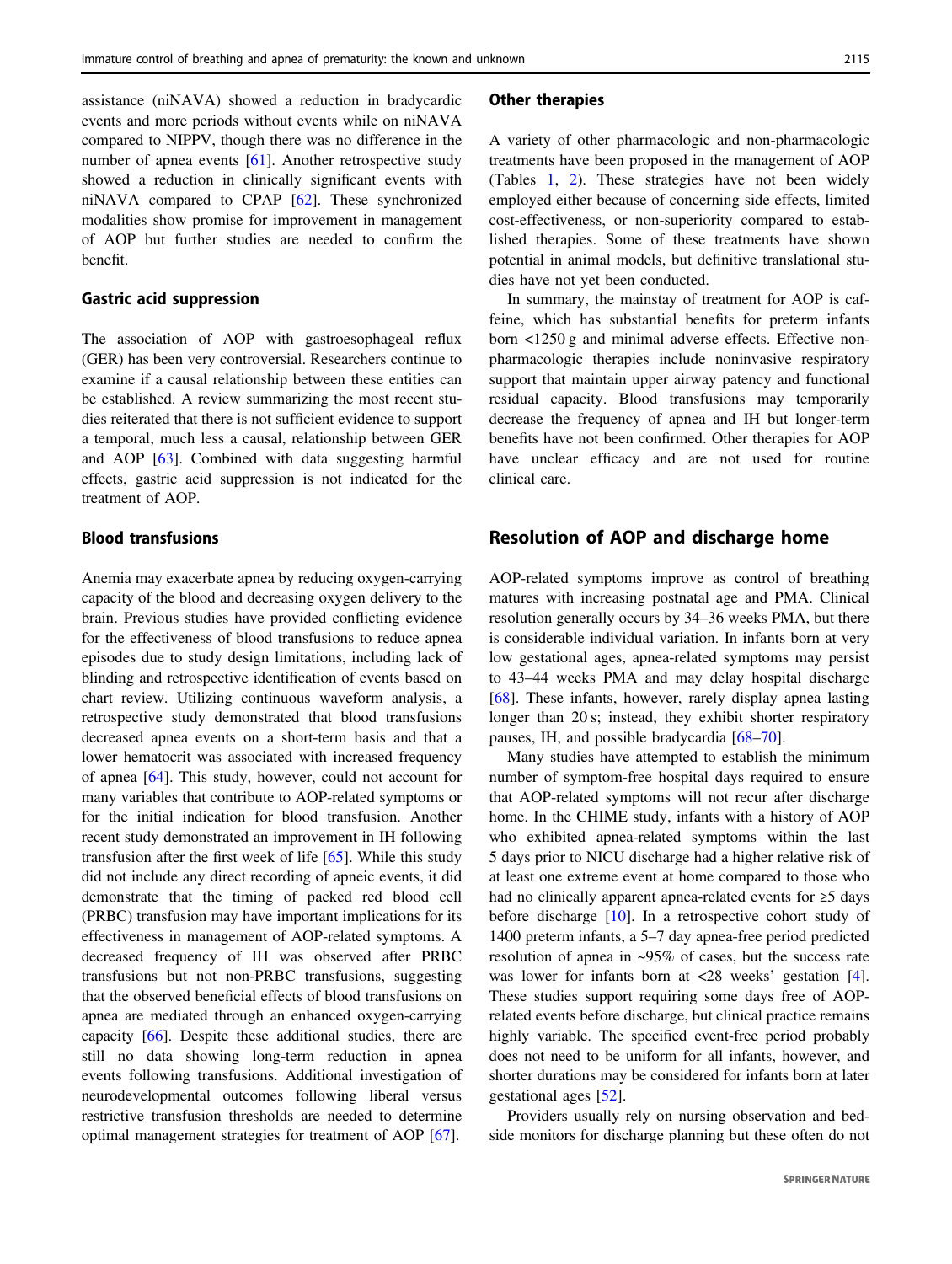<span id="page-5-0"></span>

| á                                                       |                                                                                                                                                                                                                                                                                                                                                                        |                                                                                                                                                            |                                                                                                                                                                                                              |
|---------------------------------------------------------|------------------------------------------------------------------------------------------------------------------------------------------------------------------------------------------------------------------------------------------------------------------------------------------------------------------------------------------------------------------------|------------------------------------------------------------------------------------------------------------------------------------------------------------|--------------------------------------------------------------------------------------------------------------------------------------------------------------------------------------------------------------|
| Treatment                                               | Mechanism of action                                                                                                                                                                                                                                                                                                                                                    | Side effects                                                                                                                                               | Comments                                                                                                                                                                                                     |
| <b>NCPAP</b> [55, 59]<br>Proven effective               | Improves upper airway patency, increases FRC                                                                                                                                                                                                                                                                                                                           | Nasal breakdown, pneumothorax                                                                                                                              | Variable flow devices may be more effective than<br>ventilator or bubble CPAP                                                                                                                                |
| NIPPV [58-62]                                           | Improves upper airway patency, increases FRC                                                                                                                                                                                                                                                                                                                           | Nasal breakdown, pneumothorax                                                                                                                              | effective in treating AOP, but are not available for<br>synchronized NIPPV and niNAVA may be more<br>Larger studies are needed to confirm benefit;<br>routine clinical use                                   |
| <b>HHFNC</b> [56, 57]<br>Unclear efficacy               | Improves upper airway patency, increases FRC                                                                                                                                                                                                                                                                                                                           | Nasal breakdown (decreased risk compared to<br>NCPAP), pneumothorax                                                                                        | Larger studies are needed to confirm benefit<br>compared to NCPAP                                                                                                                                            |
| Inhaled CO <sub>2</sub> [101, 102]                      | breathing<br>Elevated $CO2$ levels stimulate                                                                                                                                                                                                                                                                                                                           | Effects of long-term exposure unknown                                                                                                                      | Difficult to maintain consistent $PaCO2$ . May not be<br>effective than theophylline in decreasing apnea.<br>Small RCT showed that 0.8% CO <sub>2</sub> was less<br>cost-effective                           |
| PRBC transfusion [64-67]                                | Increases blood O <sub>2</sub> content, increased O <sub>2</sub> carrying<br>oxygenation.<br>capacity, and increased tissue<br>decreases IH                                                                                                                                                                                                                            | Possible increased risk of NEC with late transfusion Benefit not consistently identified. When benefit                                                     | observed, effects are transient                                                                                                                                                                              |
| Body positioning [103]                                  | synchrony and stabilize the chest wall. Head elevated<br>ventilation/perfusion matching, and decreasing intra-<br>Prone positioning can improve thoraco-abdominal<br>ventilation of lower lung segments, improving<br>position can increase PaO <sub>2</sub> by allowing better<br>abdominal pressure.                                                                 | important to model safe sleep including supine<br>position prior to discharge home to reduce risk<br>None identified during AOP treatment, but<br>for SIDS | No evidence that positioning decreases risk for<br>AOP-related events                                                                                                                                        |
| Tactile and mechanosensory<br>stimulation $[104 - 107]$ | Generates excitatory neuronal activity in the brainstern Arouses the infant, interferes with sleep quality<br>including stimulating respiration. Can decrease AOP-<br>related symptoms including IH and bradycardia                                                                                                                                                    |                                                                                                                                                            | stimulation remains effective and without adverse<br>Variety of devices employed with many showing<br>positive effects. Optimal method of stimulation<br>unclear; unknown if prolonged continuous<br>effects |
| Olfactory stimulation [108]                             | Pleasant odors improve respiratory drive, unpleasant<br>odors decrease respiratory effort                                                                                                                                                                                                                                                                              | None identified                                                                                                                                            | sustainability and long-term effects unknown<br>Has been shown to be effective for 24 h;                                                                                                                     |
| Kangaroo care [109]                                     | Skin-to-skin care has calming effects on clinical status None identified, though only performed in stable<br>and vital signs. Combines optimal body positioning<br>with tactile and kinesthetic stimulation                                                                                                                                                            | infants                                                                                                                                                    | decrease in risk of apnea with Kangaroo care versus<br>Meta-analysis of four studies showed a significant<br>conventional care, but nature of concurrent AOP<br>treatments not clear                         |
|                                                         | FRC Functional residual capacity, HHFNC heated humidified high flow nasal cannula, IH intermittent hypoxia, NCPAP nasal continuous positive airway pressure, NIPPV nasal intermittent<br>positive pressure ventilation, niNAVA NIPPV triggered via neurally adjusted ventilatory assistance.<br>The relevant references are cited in parenthesis after each treatment. |                                                                                                                                                            |                                                                                                                                                                                                              |

Table 1 Non-pharmacologic therapies for apnea of prematurity. Table 1 Non-pharmacologic therapies for apnea of prematurity.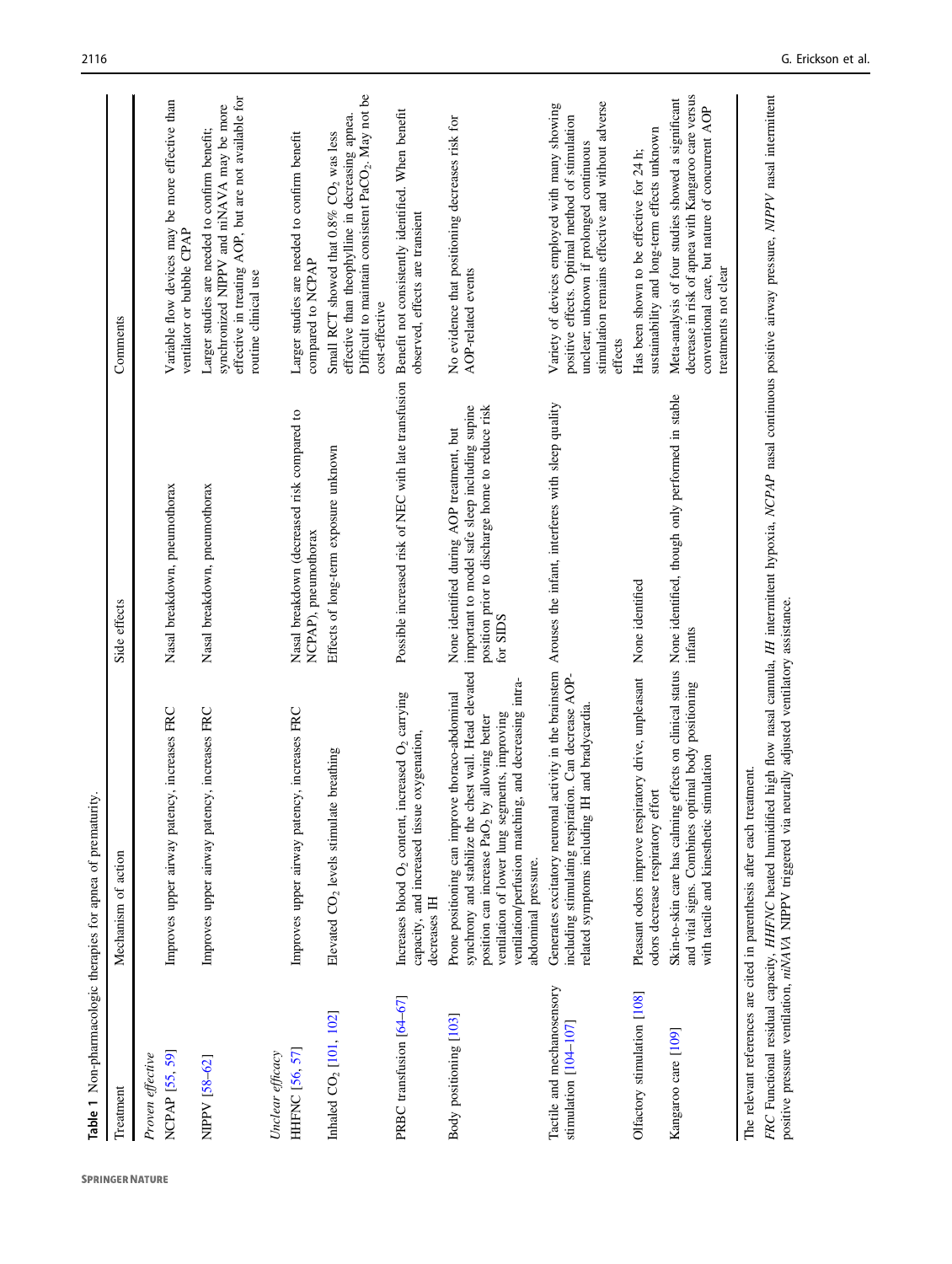<span id="page-6-0"></span>

|                                                               | Table 2 Pharmacologic therapies for apnea of prematurity.                                                                               |                                                                                                                        |                                                                                                                                                                                                                                                                                                                                 |
|---------------------------------------------------------------|-----------------------------------------------------------------------------------------------------------------------------------------|------------------------------------------------------------------------------------------------------------------------|---------------------------------------------------------------------------------------------------------------------------------------------------------------------------------------------------------------------------------------------------------------------------------------------------------------------------------|
| Treatment                                                     | Mechanism of action                                                                                                                     | Side effects                                                                                                           | Comments                                                                                                                                                                                                                                                                                                                        |
| Methylxanthines [24-26]<br>Proven effective                   | through antagonism of adenosine $A_1$ and $A_{2A}$ receptors                                                                            | no long-term adverse effects                                                                                           | treatment of PDA, and severity of ROP; improves long-term<br>Act both centrally and peripherally to stimulate respiration Transient tachycardia, irritability, growth inhibition, but Also facilitate extubation and decrease need for mechanical<br>ventilation; caffeine reduces incidence of BPD, need for<br>motor function |
| Unclear efficacy                                              |                                                                                                                                         |                                                                                                                        |                                                                                                                                                                                                                                                                                                                                 |
| Doxapram [97, 110]                                            | High dose-directly stimulates central respiratory control<br>Low dose—enhances function of carotid chemoreceptors.<br>neurons.          | NEC, seizures, hypokalemia; long-term effects unknown<br>Irritability, hypertension, abdominal distention, emesis,     | half-life and poor enteral absorption. Commonly used in some<br>Requires continuous IV or nasogastric infusion due to short<br>countries, but in U.S. primarily used when refractory to<br>methylxanthine therapy                                                                                                               |
| [63, 111]                                                     | Gastric acid-suppressing agents Blocking production of gastric acid reduces acidity of<br>refluxate                                     | Increased risk of NEC, late onset sepsis, and death                                                                    | Many reflux events are non-acidotic; no established temporal<br>relationship between reflux and AOP                                                                                                                                                                                                                             |
| Promising experimental therapies (no studies in neonates yet) |                                                                                                                                         |                                                                                                                        |                                                                                                                                                                                                                                                                                                                                 |
| Progesterone [112]                                            | nypoxia, likely through<br>of peripheral<br>inhibition of dopamine at the level<br>Improves ventilatory response to h<br>chemoreceptors | Conversion of progesterone to allopregnanolone can<br>increase frequency of apnea and caffeine enhances<br>this effect | Data based on animal and adult studies. No studies of effect on<br>AOP-related symptoms                                                                                                                                                                                                                                         |
| Ampakines [113]                                               | Enhances the generation of respiratory rhythm within the<br>brainstem through glutamate-mediated neurotransmission                      | None identified                                                                                                        | Data based on rodent models and adult studies. No data in<br>preterm infants with AOP-related symptoms                                                                                                                                                                                                                          |
|                                                               | The relevant references are cited in parenthesis after each treatment.                                                                  |                                                                                                                        |                                                                                                                                                                                                                                                                                                                                 |

correlate with events recorded electronically [[71\]](#page-11-0). No studies have been done to determine whether the relative risk of having a BRUE or sudden unexpected infant death (SUID) is any greater in infants with shorter symptom-free periods or in whom the event-free period is determined only by clinical observation versus overnight cardiorespiratory recordings. The "Choosing Wisely" campaign recommends that clinicians do not utilize routine cardiorespiratory recordings for determining when to safely discharge infants [[72\]](#page-11-0).

There is no consensus on management of infants with persistent AOP-related events who are otherwise ready for discharge. Indications for prescription of home apnea monitors vary by institution and individual providers. Descriptive studies report that home apnea monitors did not result in earlier discharge [\[68](#page-11-0), [73](#page-11-0)]. Commercially available wireless pulse oximeters are now available to families for home use without a prescription and are marketed with an emphasis on prevention of SIDS. However, there is no evidence that home monitoring prevents SIDS [[74\]](#page-11-0). Importantly, there also are no studies on effectiveness, benefits, or harms of these wireless oximeters to prevent potential life-threatening events, in infants born full term nor in infants born preterm with prior AOP.

In summary, the symptoms of immature control of breathing progressively improve with increasing age, with resolution around 34–36 weeks PMA. Infants born at younger gestations, however, may have persisting symptoms to 40–44 weeks PMA. Infants need to be symptomfree for a period of time prior to discharge but the optimal duration of observation prior to discharge has not yet been established, and there is no data to support use of home electronic surveillance.

# Adverse consequences of immature control of breathing

The extent to which immature control of breathing and AOP-related symptoms contribute to adverse outcomes is poorly understood. IH is one of the most important consequences of immature breathing patterns. IH in the first month of life in premature infants has been associated with ROP, BPD, and airway hyperreactivity [[19,](#page-9-0) [75](#page-11-0)–[77\]](#page-11-0). The direct adverse effects of IH on neurodevelopment have not been studied as a consequence of immature control of breathing and AOP. However, studies in animals, and in children and adults with SDB, have confirmed that IH is pro-inflammatory and associated with cognitive impairments and adverse brain MRI changes [[78](#page-11-0)–[81\]](#page-11-0). A post-hoc analysis of the Canadian Oxygen Trial showed that prolonged IH episodes were associated with adverse neurodevelopmental outcomes at 18 month of age [\[79](#page-11-0)].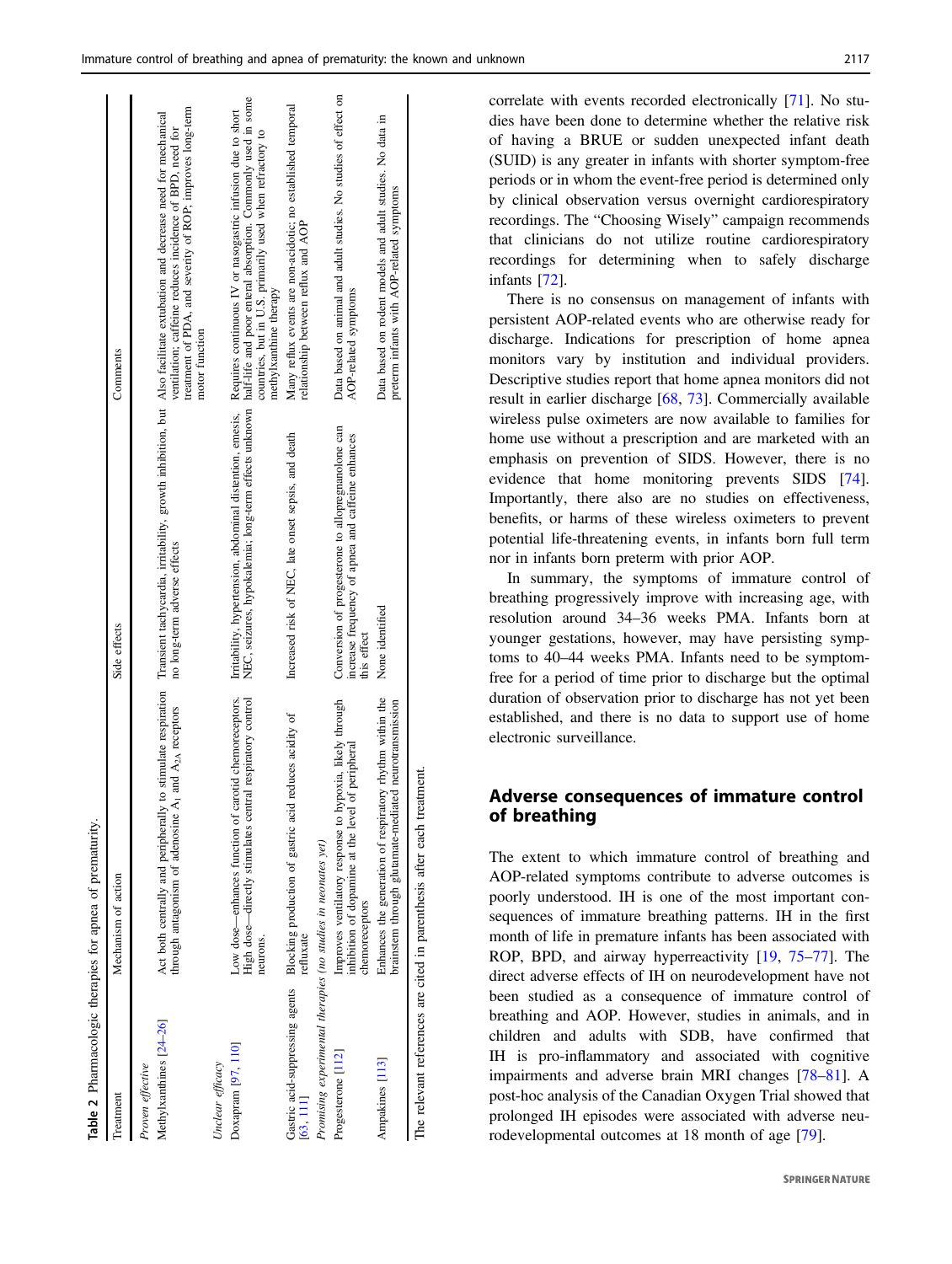There is a direct correlation between lower gestational age at birth and adverse neurodevelopmental outcomes. Studies have demonstrated neurodevelopmental impairment with increasing number of days of apnea, delayed resolution of apnea, and with both increasing frequency and severity of cardiorespiratory events [[82](#page-11-0)–[84](#page-11-0)]. However, these studies are significantly limited by imprecision in characterizing the frequency and severity of AOP-related symptoms and extent of IH, and absence of data beyond 3 years of age.

In summary, prolonged apneas with significant bradycardia or desaturation including IH appear to increase the risk for adverse outcomes. However, the extent of this increased risk is ill-defined, in large part due to a lack of accurate assessments of the severity of AOP-related symptoms. The impact of IH on adverse neurodevelopment may be at least as important as the risks associated with prolonged and symptomatic apnea, but IH is only clinically evident with continuous recordings with high resolution pulse oximetry, which is not done as a part of routine clinical care.

#### BRUE, SIDS, and SDB

Infants born preterm are at increased risk for BRUE, previously defined as apparent life-threatening events [[85\]](#page-11-0). In addition, infants born preterm are at risk for more severe events and for subsequent adverse events after the first event. In a recent report, 90% of BRUE met the criteria for higher risk, and prematurity was the only risk factor that significantly increased the odds of a recurrent event [\[86](#page-11-0)].

Compared to infants born full term, infants born preterm are also at increased risk for SIDS, a subset of SUID [\[87](#page-11-0)]. The odds ratio for SIDS progressively increases as the gestational age decreases from full term to 24–28 weeks gestation [[88\]](#page-11-0). The explanation for increased risk in infants born preterm is likely multifactorial, and linked to autonomic consequences of preterm birth interacting with other epidemiological and genetic risk factors including unsafe sleep environments and prone positioning for sleep [[89\]](#page-11-0).

Finally, infants born preterm are at increased risk for SDB, with an odds ratio of 1.74 (CI 1.30–2.32;  $p < 0.001$ ) compared to children born full term [\[90](#page-11-0)]. In populationbased cohort studies, the risk for SDB in children born preterm was 3–6 times greater than in term-born children, and 9.6% of preterm infants born at 500–1250 g had SDB at school age compared to just 1–2% in children born full term [\[91](#page-11-0), [92\]](#page-11-0). The mechanisms for this increased frequency of SDB in children born preterm have not been established, but abnormalities in orofacial development related to postnatal severity of illness factors have been implicated [\[93](#page-11-0), [94](#page-11-0)].

In summary, preterm birth is known to increase the risk for BRUE, SIDS, and SDB, with the risk inversely correlated to gestational age at birth. It is unknown, however, to what extent immature control of breathing and severity of AOP-related symptoms including IH may amplify or enhance the relationship of gestational age at birth to these risks [[1,](#page-9-0) [91\]](#page-11-0).

## Gaps in knowledge and future directions

## Gaps and limitations

Despite the frequency of AOP-related symptoms in the NICU, there are still significant gaps in our knowledge that need to be addressed (Table [3](#page-8-0)). One of the main barriers to improved knowledge regarding immature control of breathing is lack of consistent criteria for quantifying the severity of AOP-related symptoms. There is no consensus on severity or duration of associated bradycardia or desaturation, or on the number of events that triggers a diagnosis of AOP. Medical record reviews cannot adequately distinguish between neonates who have few or relatively mild symptoms and those who have frequent or severe manifestations.

Neither bedside nursing observations of AOP-related symptoms nor NICU cardiorespiratory monitors accurately document apnea events [[95](#page-11-0)]. Importantly, clinical electronic monitoring only detects apnea by transthoracic impedance (TTI), which only detects central apnea. Since most AOPrelated apneas are mixed or obstructive, TTI monitors will not detect an event unless associated with bradycardia or desaturation [\[96\]](#page-11-0). Apnea detection using respiratory inductance plethysmography, which does accurately detect obstructive apneas, has not been developed for routine clinical use [\[8](#page-9-0)– [10,](#page-9-0) [97\]](#page-11-0). A recently developed apnea detection technology utilized a central network server to collect central apnea (A) events ≥10 s in combination with criteria-based bradycardia (B) and desaturation (D) of any duration incorporated in algorithm-based  $ABD_{10}$  events [[12](#page-9-0)]. This research-based technology is superior to routine clinical methods for detecting symptomatic apnea, but it is a single-site technology, and direct comparisons with recordings that also capture mixed and obstructive apneas have not been reported.

#### Future directions (Table [3\)](#page-8-0)

#### Therapeutic options

In addition to NIPPV, synchronized NIPPV and neurally adjusted ventilatory assistance (niNAVA) have potential roles in complementing pharmacologic treatment for AOPrelated symptoms. In particular as related to niNAVA, further studies are needed to confirm its cost-effective benefits and to adapt this technology for routine clinical use.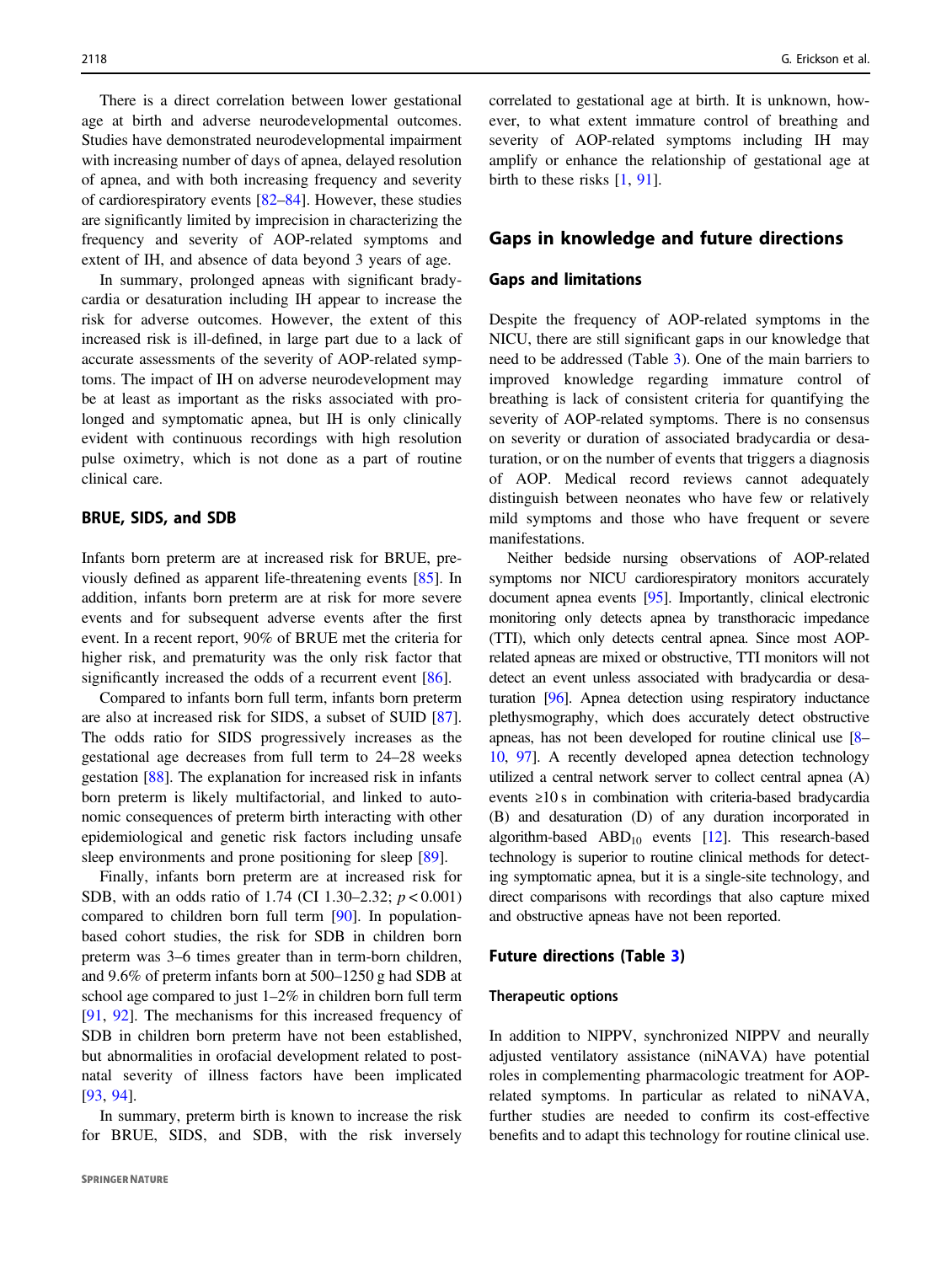<span id="page-8-0"></span>Table 3 Gaps in knowledge and future research priorities.

| Category                                          | Comments                                                                                                                                                                                                                           |
|---------------------------------------------------|------------------------------------------------------------------------------------------------------------------------------------------------------------------------------------------------------------------------------------|
| Gaps in knowledge                                 |                                                                                                                                                                                                                                    |
| Defining AOP-related symptoms                     | Lack of consistent criteria and cost-effective strategies for assessing frequency and severity of<br>AOP-related symptoms in routine clinical care                                                                                 |
| Apnea detection [8, 96]                           | Transthoracic impedance (TTI) is the only technology for appea detection in routine clinical<br>practice, but TTI cannot detect obstructive apneas                                                                                 |
| Future research opportunities                     |                                                                                                                                                                                                                                    |
| sNIPPV and niNAVA $[58-61]$                       | May have advantages over other noninvasive ventilatory strategies, but studies are needed to<br>confirm cost-effective advantages                                                                                                  |
| High-dose caffeine $[114]$                        | May be beneficial, but needs to be confirmed in large randomized clinical trials                                                                                                                                                   |
| When to start and stop caffeine treatment $[115]$ | Randomized clinical trials are needed to better inform clinicians on optimum time to initiate<br>treatment, and objective criteria for when to discontinue treatment                                                               |
| Caffeine vs. new pharmacologic treatments         | Direct prospective comparisons with caffeine of any proposed alternative will be needed to<br>determine if cost-effective and superior to caffeine                                                                                 |
| Apnea detection                                   | Cost-effective methods for detecting obstructive and mixed appeas or for accurate detection by<br>indirect methods need to be developed for routine clinical practice                                                              |
| dEMG [98]                                         | Diaphragmatic EMG can detect all apnea types and may be a useful clinical strategy, but studies<br>are needed to determine if cost-effective for routine clinical use                                                              |
| Intermittent hypoxia [69, 70]                     | Likely has important impacts on multiple clinical outcomes, but requires continuous high<br>resolution recordings for detection. Strategies are needed for cost-effective ways to incorporate<br>in routine clinical practice      |
| Artificial intelligence [99]                      | Currently in the engineering domain, but machine learning strategies may have future role in<br>predicting significant AOP-related events                                                                                          |
| Improved neurodevelopmental outcomes              | New insights from any combination of the above research opportunities may yield improved<br>recognition and quantification of AOP-related symptoms, and optimize opportunities for<br>prevention or treatment of clinical symptoms |

The relevant references are cited in parenthesis after each treatment.

dEMG Diaphragmatic electromyography, sNIPPV synchronized nasal intermittent positive pressure ventilation, niNAVA NIPPV triggered via neurally adjusted ventilatory assistance.

Clinical trials are needed to compare the effectiveness of high-dose caffeine regimens to standard-dose regimens, and to better delineate optimal time to initiate caffeine therapy. Head-to-head comparisons of caffeine with other pharmacologic strategies should be done if and when alternative drug therapies are identified, especially in infants with AOP-related symptoms refractory to treatment. Two current ongoing studies investigating extended caffeine therapy (ICAF and MOCHA, NCT03321734, and NCT03340727, respectively) may yield new insights regarding the optimal time to stop therapy. Extended caffeine treatment after discharge home decreases the extent of persisting IH and has not been associated with any known risks [\[69\]](#page-11-0). However, persisting IH is not associated with any acute clinical symptoms, and there is currently no evidence that persisting IH causes any acute injury, is a risk for either a BRUE or for SIDS, or adversely affects later neurodevelopment.

## Apnea detection

Cost-effective technologies for clinical use are needed that can accurately detect mixed and obstructive as well as central apneas. The automated technology described above  $(ABD_{10})$  may be a promising alternative, but this technology is not commercially available and currently neither cost-effective nor practical for incorporation into routine clinical practice [[12\]](#page-9-0).

An alternative to direct apnea recordings to detect obstructive and mixed apneas is the assessment of electrical activity of the diaphragm using transcutaneous electromyography (dEMG) [\[98](#page-11-0)]. This research-based technology improves the accuracy of apnea classification compared to TTI, but is not presently adaptable for cost-effective use in routine clinical care.

A computational framework for assessing apnea based on multimodal measurements followed by machine learning is another promising approach [\[99](#page-11-0)]. Although presently still in the engineering domain, such frameworks may represent future translational research opportunities, with cost-effective potential that could improve clinical practice and outcomes.

#### Intermittent hypoxia

IH requires continuous recordings for accurate identification and analysis. Studies are needed to determine cost-effective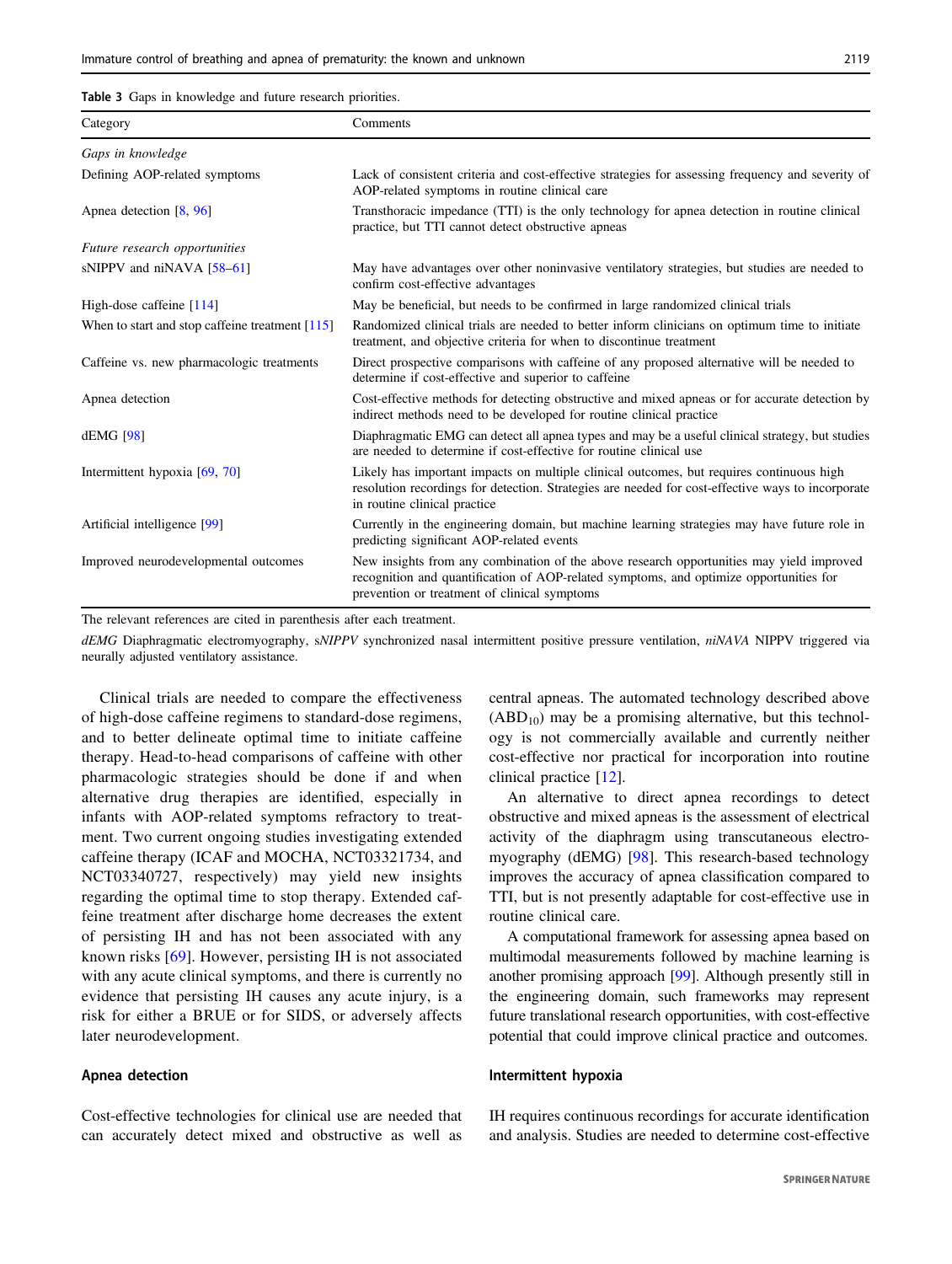<span id="page-9-0"></span>strategies for assessing IH in the NICU, track the extent of IH during and following resolution of acute AOP-related symptoms, determine adverse consequences of IH, and assess potential strategies to ameliorate its sequelae [\[69](#page-11-0), [70](#page-11-0)].

In summary, additional studies are needed to refine optimal strategies for initiating and stopping caffeine treatment, which also should contribute to reducing the extensive variability in management of AOP [\[100](#page-11-0)]. In addition to improving methodologies for apnea detection, strategies are needed to detect and quantify IH, arguably the most important downstream consequence of immature control of breathing, and to track IH both acutely and following resolution of treatment for clinically apparent AOPrelated symptoms. Addressing the current limitations in knowledge will require translational studies of emerging technologies to explore cost-effective strategies for use in routine clinical practice. However, addressing these gaps in knowledge offers compelling new directions with high potential to change clinical practice and yield new insights into the mechanistic links for adverse outcomes including neurodevelopmental impairment, and risk for BPD, ROP, BRUE, SIDS, and SDB.

Author contributions All authors were involved in the design of included content, review of the recent literature, development of tables and figures, and the writing of the paper.

# Compliance with ethical standards

Conflict of interest The authors declare no competing interests. The views expressed in this review do not reflect the official policy or position of the United States Air Force, Army, Navy, Department of Defense, or the U.S. Government.

Publisher's note Springer Nature remains neutral with regard to jurisdictional claims in published maps and institutional affiliations.

### References

- 1. Yiallourou SR, Witcombe NB, Sands SA, Walker AM, Horne RS. The development of autonomic cardiovascular control is altered by preterm birth. Early Hum Dev. 2013;89:145–52.
- 2. Martin RJ, Wilson CG. Apnea of prematurity. Compr Physiol. 2012;2:2923–31.
- 3. Poets CF. Apnea of prematurity: what can observational studies tell us about pathophysiology? Sleep Med. 2010;11:701–7.
- 4. Lorch SA, Srinivasan L, Escobar GJ. Epidemiology of apnea and bradycardia resolution in premature infants. Pediatrics. 2011;128:e366–73.
- 5. Dobson NR, Thompson MW, Hunt CE. Control of breathing: maturation and associated clinical disorders. In: JP Boardman AG, J Ramasethu, editors. 8th ed. of Avery and MacDonald's Neonatology Pathophysiology and Management of the Newborn: Wolters Kluwer Health; 2021.
- 6. Henderson-Smart DJ. The effect of gestational age on the incidence and duration of recurrent apnoea in newborn babies. Aust Paediatr J. 1981;17:273–6.
- 7. Barrington K, Finer N. The natural history of the appearance of apnea of prematurity. Pediatr Res. 1991;29:372–5.
- 8. Di Fiore JM, Poets CF, Gauda E, Martin RJ, MacFarlane P. Cardiorespiratory events in preterm infants: etiology and monitoring technologies. J Perinatol. 2016;36:165–71.
- 9. Di Fiore JM, Martin RJ, Gauda EB. Apnea of prematurity perfect storm. Respir Physiol Neurobiol. 2013;189:213–22.
- 10. Ramanathan R, Corwin MJ, Hunt CE, Lister G, Tinsley LR, Baird T, et al. Cardiorespiratory events recorded on home monitors: Comparison of healthy infants with those at increased risk for SIDS. JAMA. 2001;285:2199–207.
- 11. Hunt CE, Corwin MJ, Lister G, Weese-Mayer DE, Ward SL, Tinsley LR, et al. Precursors of cardiorespiratory events in infants detected by home memory monitor. Pediatr Pulmonol. 2008;43:87–98.
- 12. Fairchild K, Mohr M, Paget-Brown A, Tabacaru C, Lake D, Delos J, et al. Clinical associations of immature breathing in preterm infants: part 1-central apnea. Pediatr Res. 2016;80:21–7.
- 13. Marshall AP, Lim K, Ali SK, Gale TJ, Dargaville PA. Physiological instability after respiratory pauses in preterm infants. Pediatr Pulmonol. 2019;54:1712–21.
- 14. Al-Matary A, Kutbi I, Qurashi M, Khalil M, Alvaro R, Kwiatkowski K, et al. Increased peripheral chemoreceptor activity may be critical in destabilizing breathing in neonates. Semin Perinatol. 2004;28:264–72.
- 15. Patel M, Mohr M, Lake D, Delos J, Moorman JR, Sinkin RA, et al. Clinical associations with immature breathing in preterm infants: part 2-periodic breathing. Pediatr Res. 2016;80:28–34.
- 16. Seppä-Moilanen M, Andersson S, Rantakari K, Mikkola K, Kirjavainen T. Caffeine and supplemental oxygen effectively suppress periodic breathing with only minor effects during long episodes of apnoea in preterm infants. Acta Paediatr. 2019;108:443–51.
- 17. MacFarlane PM, Ribeiro AP, Martin RJ. Carotid chemoreceptor development and neonatal apnea. Respir Physiol Neurobiol. 2013;185:170–6.
- 18. Hunt CE, Corwin MJ, Weese-Mayer DE, Ward SL, Ramanathan R, Lister G, et al. Longitudinal assessment of hemoglobin oxygen saturation in preterm and term infants in the first six months of life. J Pediatr. 2011;159:377–83.e1.
- 19. Di Fiore JM, Bloom JN, Orge F, Schutt A, Schluchter M, Cheruvu VK, et al. A higher incidence of intermittent hypoxemic episodes is associated with severe retinopathy of prematurity. J Pediatr. 2010;157:69–73.
- 20. Cailleau L, Weber R, Cabon S, Flamant C, Roué J-M, Favrais G, et al. Quiet sleep organization of very preterm infants is correlated with postnatal maturation. Front Pediatr. 2020;8:559658.
- 21. Bloch-Salisbury E, Hall MH, Sharma P, Boyd T, Bednarek F, Paydarfar D. Heritability of apnea of prematurity: a retrospective twin study. Pediatrics. 2010;126:e779–87.
- 22. Kumral A, Tuzun F, Yesilirmak DC, Duman N, Ozkan H. Genetic basis of apnoea of prematurity and caffeine treatment response: role of adenosine receptor polymorphisms: genetic basis of apnoea of prematurity. Acta Paediatr. 2012;101: e299–303.
- 23. He X, Qiu JC, Lu KY, Guo HL, Li L, Jia WW, et al. Therapy for apnoea of prematurity: a retrospective study on effects of standard dose and genetic variability on clinical response to caffeine citrate in Chinese preterm infants. Adv Ther. 2021;38:607–26.
- 24. Dobson NR, Hunt CE. Caffeine: an evidence-based success story in VLBW pharmacotherapy. Pediatr Res. 2018;84:333–40.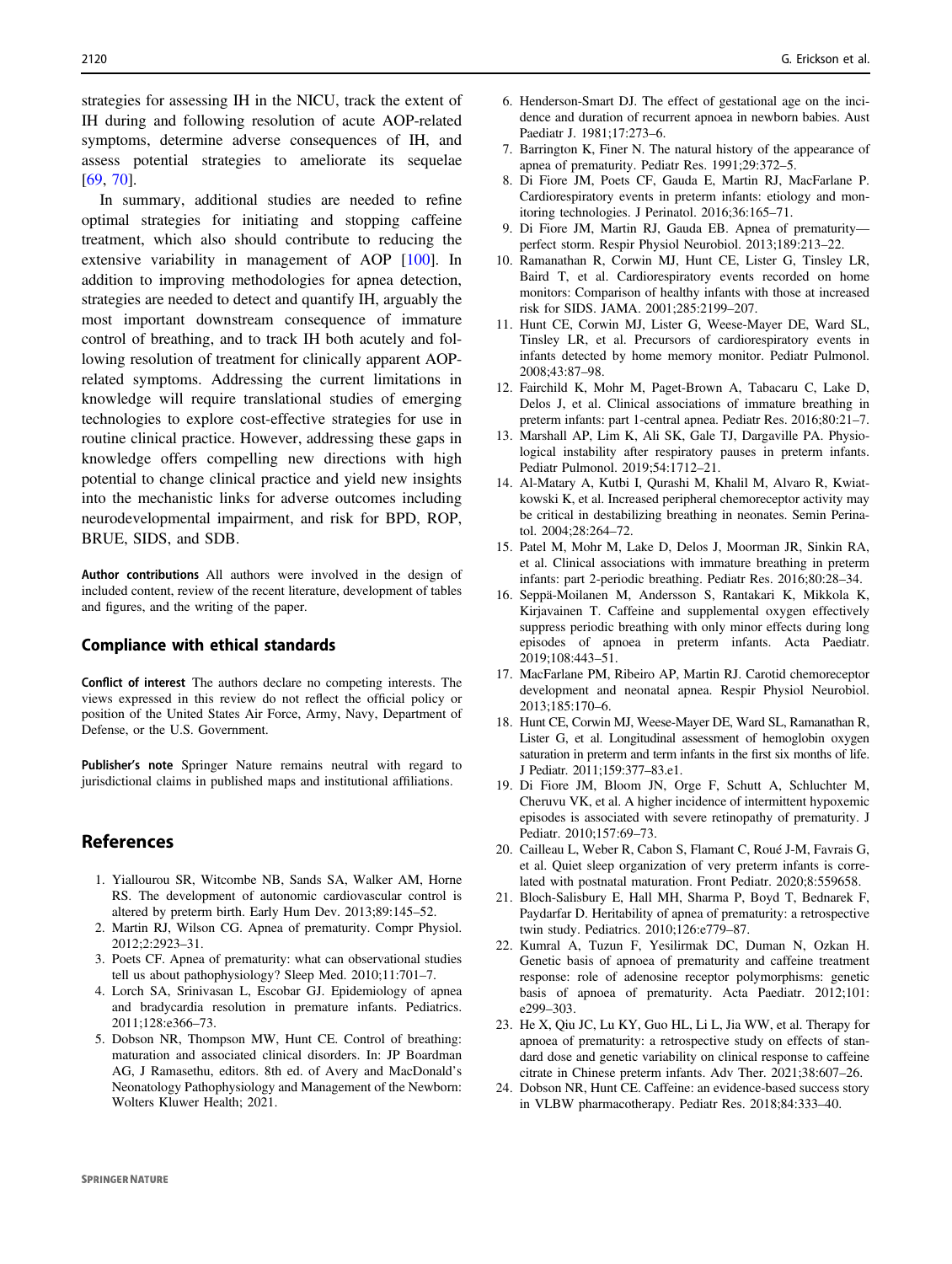- <span id="page-10-0"></span>25. Henderson-Smart DJ, De Paoli AG. Methylxanthine treatment for apnoea in preterm infants. Cochrane Database Syst Rev. 2010;12:CD000140.
- 26. Henderson-Smart DJ, Steer PA. Caffeine versus theophylline for apnea in preterm infants. Cochrane Database Syst Rev. 2010;1: CD000273.
- 27. Mayer CA, Haxhiu MA, Martin RJ, Wilson CG. Adenosine A2A receptors mediate GABAergic inhibition of respiration in immature rats. J Appl Physiol. 2006;100:91–7.
- 28. Wilson CG, Martin RJ, Jaber M, Abu-Shaweesh J, Jafri A, Haxhiu MA, et al. Adenosine A2A receptors interact with GABAergic pathways to modulate respiration in neonatal piglets. Respir Physiol Neurobiol. 2004;141:201–11.
- 29. Aranda JV, Gorman W, Bergsteinsson H, Gunn T. Efficacy of caffeine in treatment of apnea in the low-birth-weight infant. J Pediatr. 1977;90:467–72.
- 30. Aranda JV, Turmen T. Methylxanthines in apnea of prematurity. Clin Perinatol. 1979;6:87–108.
- 31. Puia-Dumitrescu M, Smith PB, Zhao J, Soriano A, Payne EH, Harper B, et al. Dosing and safety of off-label use of caffeine citrate in premature infants. J Pediatr. 2019;211:27–32.e1.
- 32. Brattström P, Russo C, Ley D, Bruschettini M. High-versus lowdose caffeine in preterm infants: a systematic review and metaanalysis. Acta Paediatr. 2019;108:401–10.
- 33. Ravichandran S, Chouthai NS, Patel B, Sharma A, Gupte A, Ma MM, et al. Higher daily doses of caffeine lowered the incidence of moderate to severe neurodevelopmental disabilities in very low birth weight infants. Acta Paediatr. 2019;108:430–5.
- 34. McPherson C, Neil JJ, Tjoeng TH, Pineda R, Inder TE. A pilot randomized trial of high-dose caffeine therapy in preterm infants. Pediatr Res. 2015;78:198–204.
- 35. Schmidt B, Roberts RS, Davis P, Doyle LW, Barrington KJ, Ohlsson A, et al. Caffeine therapy for apnea of prematurity. N Engl J Med. 2006;354:2112–21.
- 36. Schmidt B, Roberts RS, Davis P, Doyle LW, Barrington KJ, Ohlsson A, et al. Long-term effects of caffeine therapy for apnea of prematurity. N Engl J Med. 2007;357:1893–902.
- 37. Schmidt B, Anderson PJ, Doyle LW, Dewey D, Grunau RE, Asztalos EV, et al. Survival without disability to age 5 years after neonatal caffeine therapy for apnea of prematurity. JAMA. 2012;307:275–82.
- 38. Gounaris AK, Grivea IN, Baltogianni M, Gounari E, Antonogeorgos G, Kokori F, et al. Caffeine and gastric emptying time in very preterm neonates. J Clin Med. 2020;9:1676.
- 39. Ilhan O, Bor M. Effects of caffeine on splanchnic oxygenation in preterm infants. Am J Perinatol. 2020. Epub ahead of print.
- 40. Welsh C, Pan J, Belik J. Caffeine impairs gastrointestinal function in newborn rats. Pediatr Res. 2015;78:24–8.
- 41. Gillot I, Gouyon JB, Guignard JP. Renal effects of caffeine in preterm infants. Biol Neonate. 1990;58:133–6.
- 42. Harer MW, Askenazi DJ, Boohaker LJ, Carmody JB, Griffin RL, Guillet R, et al. Association between early caffeine citrate administration and risk of acute kidney injury in preterm neonates: results from the AWAKEN Study. JAMA Pediatr. 2018;172:e180322.
- 43. Ergenekon E, Dalgiç N, Aksoy E, Koç E, Atalay Y. Caffeine intoxication in a premature neonate. Paediatr Anaesth. 2001; 11:737–9.
- 44. Nakaoka S, Kawasaki Y, Inomata S, Makimoto M, Yoshida T. Caffeine toxicity in a preterm neonate. Pediatr Neonatol. 2017; 58:380–1.
- 45. Charles BG, Townsend SR, Steer PA, Flenady VJ, Gray PH, Shearman A. Caffeine citrate treatment for extremely premature infants with apnea: population pharmacokinetics, absolute bioavailability, and implications for therapeutic drug monitoring. Ther Drug Monit. 2008;30:709–16.
- 46. Henderson-Smart DJ, Davis PG. Prophylactic methylxanthines for endotracheal extubation in preterm infants. Cochrane Database Syst Rev. 2010;12:CD000139.
- 47. Doyle LW, Ranganathan S, Cheong JLY. Neonatal caffeine treatment and respiratory function at 11 years in children under 1,251 g at birth. Am J Respir Crit Care Med. 2017;196:1318–24.
- 48. Davis PG, Schmidt B, Roberts RS, Doyle LW, Asztalos E, Haslam R, et al. Caffeine for apnea of prematurity trial: benefits may vary in subgroups. J Pediatr. 2010;156:382–7.
- 49. Nylander Vujovic S, Nava C, Johansson M, Bruschettini M. Confounding biases in studies on early- versus late-caffeine in preterm infants: a systematic review. Pediatr Res. 2020;88: 357–64.
- 50. Amaro CM, Bello JA, Jain D, Ramnath A, D'Ugard C, Vanbuskirk S, et al. Early caffeine and weaning from mechanical ventilation in preterm infants: a randomized, placebo-controlled trial. J Pediatr. 2018;196:52–7.
- 51. Abu Jawdeh EG, O'Riordan M, Limrungsikul A, Bandyopadhyay A, Argus BM, Nakad PE, et al. Methylxanthine use for apnea of prematurity among an international cohort of neonatologists. J Neonatal Perinatal Med. 2013;6:251–6.
- 52. Eichenwald EC, Committee on Fetus and Newborn AAP. Apnea of prematurity. Pediatrics. 2016;137:e20153757.
- 53. Chung J, Tran Lopez K, Amendolia B, Bhat V, Nakhla T, Slater-Myer L, et al. Stopping caffeine in premature neonates: how long does it take for the level of caffeine to fall below the therapeutic range? J Matern Fetal Neonatal Med. 2020;1–5: Epub ahead of print.
- 54. Doyle J, Davidson D, Katz S, Varela M, Demeglio D, DeCristofaro J. Apnea of prematurity and caffeine pharmacokinetics: potential impact on hospital discharge. J Perinatol. 2016;36:141–4.
- 55. Miller MJ, Carlo WA, Martin RJ. Continuous positive airway pressure selectively reduces obstructive apnea in preterm infants. J Pediatr. 1985;106:91–4.
- 56. Sreenan C, Lemke RP, Hudson-Mason A, Osiovich H. Highflow nasal cannulae in the management of apnea of prematurity: a comparison with conventional nasal continuous positive airway pressure. Pediatrics. 2001;107:1081–3.
- 57. Al-Alaiyan S, Dawoud M, Al-Hazzani F. Positive distending pressure produced by heated, humidified high flow nasal cannula as compared to nasal continuous positive airway pressure in premature infants. J Neonatal Perinatal Med. 2014;7:119–24.
- 58. Lemyre B, Davis PG, de Paoli AG. Nasal intermittent positive pressure ventilation (NIPPV) versus nasal continuous positive airway pressure (NCPAP) for apnea of prematurity. Cochrane Database Syst Rev. 2002;1:CD002272.
- 59. Pantalitschka T, Sievers J, Urschitz MS, Herberts T, Reher C, Poets CF. Randomised crossover trial of four nasal respiratory support systems for apnoea of prematurity in very low birthweight infants. Arch Dis Child Fetal Neonatal Ed. 2009;94: F245–8.
- 60. Gizzi C, Montecchia F, Panetta V, Castellano C, Mariani C, Campelli M, et al. Is synchronised NIPPV more effective than NIPPV and NCPAP in treating apnoea of prematurity (AOP)? A randomised cross-over trial. Arch Dis Child Fetal Neonatal Ed. 2015;100:F17–23.
- 61. Tabacaru CR, Moores RR, Khoury J, Rozycki HJ. NAVAsynchronized compared to nonsynchronized noninvasive ventilation for apnea, bradycardia, and desaturation events in VLBW infants. Pediatr Pulmonol. 2019;54:1742–6.
- 62. Firestone K, Horany BA, de Leon-Belden L, Stein H. Nasal continuous positive airway pressure versus noninvasive NAVA in preterm neonates with apnea of prematurity: a pilot study with a novel approach. J Perinatol. 2020;40:1211–5.
- 63. Quitadamo P, Giorgio V, Zenzeri L, Baldassarre M, Cresi F, Borrelli O, et al. Apnea in preterm neonates: what's the role of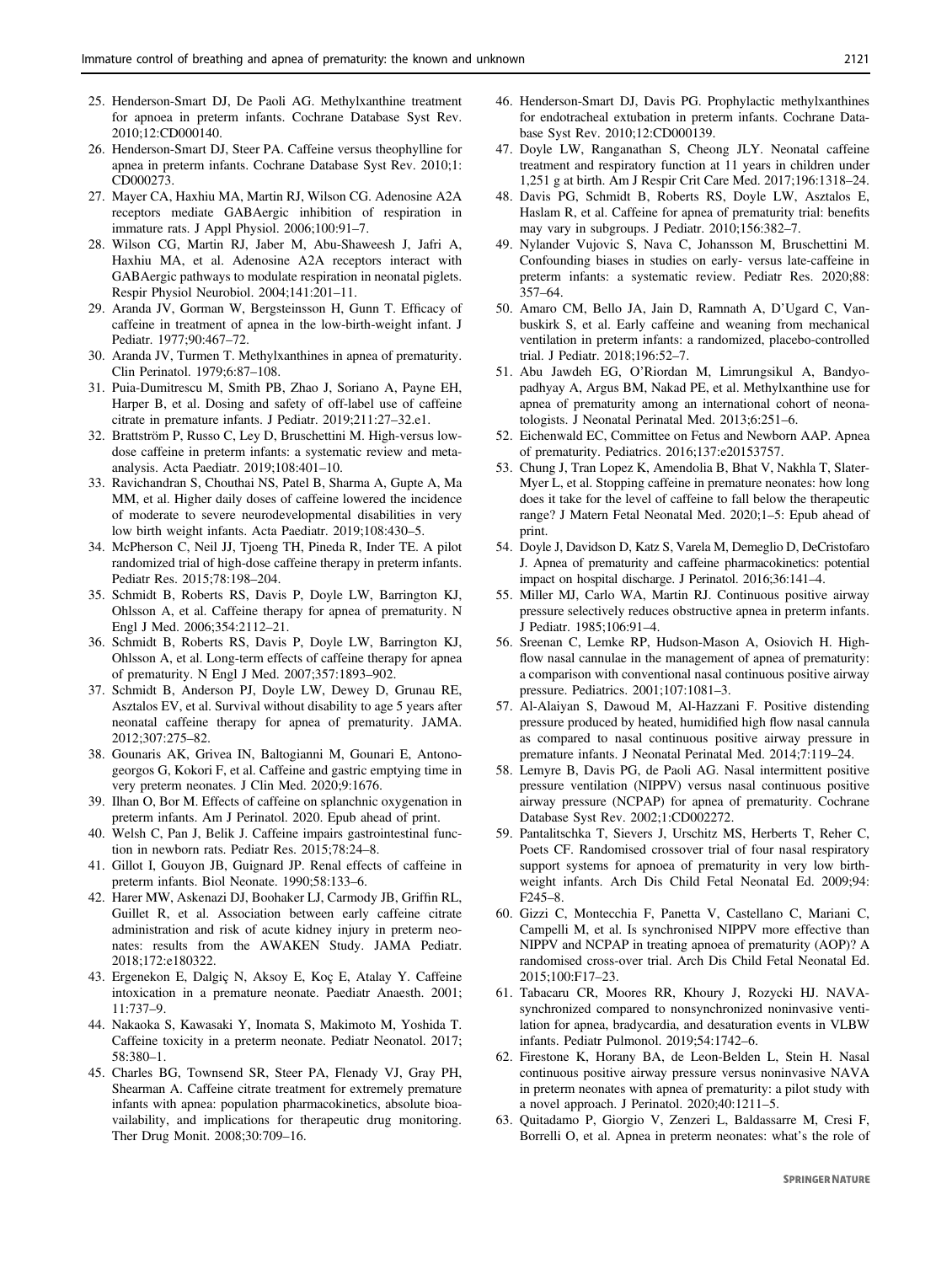<span id="page-11-0"></span>gastroesophageal reflux? A systematic review. Dig Liver Dis. 2020;52:723–9.

- 64. Zagol K, Lake DE, Vergales B, Moorman ME, Paget-Brown A, Lee H, et al. Anemia, apnea of prematurity, and blood transfusions. J Pediatr. 2012;161:417–21.e1.
- 65. Abu Jawdeh EG, Martin RJ, Dick TE, Walsh MC, Di, Fiore JM. The effect of red blood cell transfusion on intermittent hypoxemia in ELBW infants. J Perinatol. 2014;34:921–5.
- 66. Kovatis KZ, Di Fiore JM, Martin RJ, Abbasi S, Chaundhary AS, Hoover S, et al. Effect of blood transfusions on intermittent hypoxic episodes in a prospective study of very low birth weight infants. J Pediatr. 2020;222:65–70.
- 67. Kirpalani H, Whyte RK. What is new about transfusions for preterm infants? An update. Neonatology. 2019;115:406–10.
- 68. Eichenwald EC, Aina A, Stark AR. Apnea frequently persists beyond term gestation in infants delivered at 24 to 28 weeks. Pediatrics. 1997;100:354–9.
- 69. Rhein LM, Dobson NR, Darnall RA, Corwin MJ, Heeren TC, Poets CF, et al. Effects of caffeine on intermittent hypoxia in infants born prematurely: a randomized clinical trial. JAMA Pediatr. 2014;168:250–7.
- 70. Dobson NR, Rhein LM, Darnall RA, Corwin MJ, Heeren TC, Eichenwald E, et al. Caffeine decreases intermittent hypoxia in preterm infants nearing term-equivalent age. J Perinatol. 2017;37:1135–40.
- 71. Brockmann PE, Wiechers C, Pantalitschka T, Diebold J, Vagedes J, Poets CF. Under-recognition of alarms in a neonatal intensive care unit. Arch Dis Child Fetal Neonatal Ed. 2013;98: F524–7.
- 72. Ho T, Dukhovny D, Zupancic JA, Goldmann DA, Horbar JD, Pursley DM. Choosing wisely in newborn medicine: five opportunities to increase value. Pediatrics. 2015;136: e482–9.
- 73. Perfect Sychowski S, Dodd E, Thomas P, Peabody J, Clark R. Home apnea monitor use in preterm infants discharged from newborn intensive care units. J Pediatr. 2001;139:245–8.
- 74. Strehle EM, Gray WK, Gopisetti S, Richardson J, McGuire J, Malone S. Can home monitoring reduce mortality in infants at increased risk of sudden infant death syndrome? A systematic review. Acta Paediatr. 2012;101:8–13.
- 75. Raffay TM, Dylag AM, Sattar A, Abu Jawdeh EG, Cao S, Pax BM, et al. Neonatal intermittent hypoxemia events are associated with diagnosis of bronchopulmonary dysplasia at 36 weeks postmenstrual age. Pediatr Res. 2019;85:318–23.
- 76. Fairchild KD, Nagraj VP, Sullivan BA, Moorman JR, Lake DE. Oxygen desaturations in the early neonatal period predict development of bronchopulmonary dysplasia. Pediatr Res. 2019;85:987–93.
- 77. Raffay TM, Martin RJ. Intermittent hypoxia and bronchial hyperreactivity. Semin Fetal Neonatal Med. 2020;25:101073.
- 78. Darnall RA, Chen X, Nemani KV, Sirieix CM, Gimi B, Knoblach S, et al. Early postnatal exposure to intermittent hypoxia in rodents is proinflammatory, impairs white matter integrity, and alters brain metabolism. Pediatr Res. 2017;82:164–72.
- 79. Poets CF, Roberts RS, Schmidt B, Whyte RK, Asztalos EV, Bader D, et al. Association between intermittent hypoxemia or bradycardia and late death or disability in extremely preterm infants. JAMA. 2015;314:595–603.
- 80. Gozal D. Sleep-disordered breathing and school performance in children. Pediatrics. 1998;102:616–20.
- 81. Hunt CE. Neurocognitive outcomes in sleep-disordered breathing. J Pediatr. 2004;145:430–2.
- 82. Janvier A, Khairy M, Kokkotis A, Cormier C, Messmer D, Barrington KJ. Apnea is associated with neurodevelopmental impairment in very low birth weight infants. J Perinatol. 2004; 24:763–8.
- 83. Greene MM, Patra K, Khan S, Karst JS, Nelson MN, Silvestri JM. Cardiorespiratory events in extremely low birth weight infants: neurodevelopmental outcome at 1 and 2 years. J Perinatol. 2014;34:562–5.
- 84. Pillekamp F, Hermann C, Keller T, von Gontard A, Kribs A, Roth B. Factors influencing apnea and bradycardia of prematurity - implications for neurodevelopment. Neonatology. 2007;91:155–61.
- 85. Tieder JS, Bonkowsky JL, Etzel RA, Franklin WH, Gremse DA, Herman B, et al. Brief resolved unexplained events (formerly apparent life-threatening events) and evaluation of lower-risk infants. Pediatrics. 2016;137:e20160590.
- 86. DeLaroche AM, Haddad R, Farooqi A, Sapién RE, Tieder JS. Outcome prediction of higher-risk brief resolved unexplained events. Hosp Pediatr. 2020;10:303–10.
- 87. Moon RY, Task Force on Sudden Infant Death Syndrome. SIDS and other sleep-related infant deaths: evidence base for 2016 updated recommendations for a safe infant sleeping environment. Pediatrics. 2016;138:e20162940.
- 88. Malloy MH. Prematurity and sudden infant death syndrome: United States 2005–2007. J Perinatol. 2013;33:470–5.
- 89. Di Fiore JM, MacFarlane PM, Martin RJ. Intermittent hypoxemia in preterm infants. Clin Perinatol. 2019;46:553–65.
- 90. Chen T, Hughes ME, Wang H, Wang G, Hong X, Liu L, et al. Prenatal, perinatal, and early childhood factors associated with childhood obstructive sleep apnea. J Pediatr. 2019;212:20–7.e10.
- 91. Thomas B, Thillainathan K, Delahunty M, Weichard A, Davey MJ, Nixon GM, et al. Cardiovascular autonomic control is altered in children born preterm with sleep disordered breathing. J Pediatr. 2019;206:83–90.
- 92. Tapia IE, Marcus CL, McDonough JM, Kim JY, Cornaglia MA, Xiao R, et al. Airway resistance in children with obstructive sleep apnea syndrome. Sleep. 2016;39:793–9.
- 93. Huang YS, Hsu JF, Paiva T, Chin WC, Chen IC, Guilleminault C. Sleep-disordered breathing, craniofacial development, and neurodevelopment in premature infants: a 2-year follow-up study. Sleep Med. 2019;60:20–5.
- 94. Hibbs AM, Johnson NL, Rosen CL, Kirchner HL, Martin R, Storfer-Isser A, et al. Prenatal and neonatal risk factors for sleep disordered breathing in school-aged children born preterm. J Pediatr. 2008;153:176–82.
- 95. Amin SB, Burnell E. Monitoring apnea of prematurity: validity of nursing documentation and bedside cardiorespiratory monitor. Am J Perinatol. 2013;30:643–8.
- 96. Mathew OP. Apnea of prematurity: pathogenesis and management strategies. J Perinatol. 2011;31:302–10.
- 97. Di Fiore JM, Poets CF, Gauda E, Martin RJ, MacFarlane P. Cardiorespiratory events in preterm infants: interventions and consequences. J Perinatol. 2016;36:251–8.
- 98. Kraaijenga JV, Hutten GJ, de Waal CG, de Jongh FH, Onland W, van Kaam AH. Classifying apnea of prematurity by transcutaneous electromyography of the diaphragm. Neonatology. 2018;113:140–5.
- 99. Williamson JR, Bliss DW, Paydarfar D. Forecasting respiratory collapse: theory and practice for averting life-threatening infant apneas. Respir Physiol Neurobiol. 2013;189:223–31.
- 100. Coughlin K, Posencheg M, Orfe L, Zachritz W, Meadow J, Yang K, et al. Reducing variation in the management of apnea of prematurity in the intensive care nursery. Pediatrics. 2020;145: e20190861.
- 101. Alvaro RE, Khalil M, Qurashi M, Al-Saif S, Al-Matary A, Chiu A, et al. CO(2) inhalation as a treatment for apnea of prematurity: a randomized double-blind controlled trial. J Pediatr. 2012; 160:252–7.e1.
- 102. Joseph LJ, Goldberg S, Picard E. CO2 treatment for apnea. J Pediatr. 2009;154:627–8. author reply 8-9